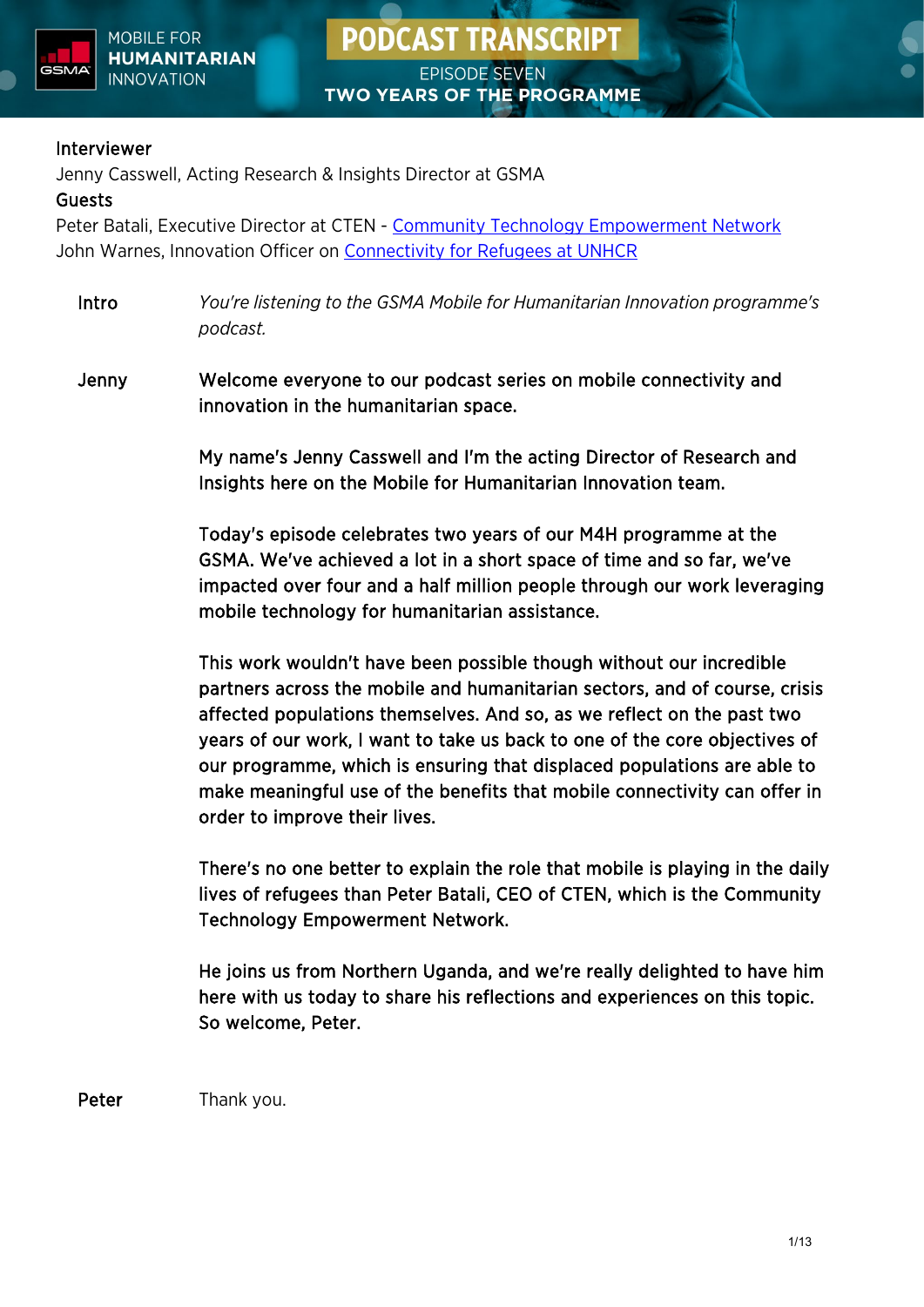

UNHCR has been a core humanitarian partner for our programme over the years, most recently working with us on our flagship report, the [Digital](https://www.gsma.com/mobilefordevelopment/resources/the-digital-lives-of-refugees/)  [Lives of Refugees.](https://www.gsma.com/mobilefordevelopment/resources/the-digital-lives-of-refugees/)

I'm really excited to hear John's perspectives on the report, as well as his views on the partnership that we've developed. So good to have you with us here today John.

John Thank you very much, Jenny.

#### Jenny So Peter, you founded CTEN in 2016. Can you share with listeners some background about yourself and also about your organisation CTEN?

Peter Thank you Jenny. My name is Peter Batali. I am a refugee from South Sudan. I got settled here in Uganda in 2016 after the uprising in South Sudan that started in Juba.

> I am quite unique among all refugees because I was born as a refugee South Sudan in '86. I grew up mainly between the border areas of South Sudan and Uganda. I studied mainly in Uganda from primary school up to secondary level, and I got a unique opportunity through the UNHCR and the government of Uganda, who supported me, and I went to the UK.

> And from there, I studied in City and Islington College, I also went to University of Westminster, and I became a British citizen along the way. But just around the 2009, I came back to South Sudan and then not long, the uprising started in 2013, and then 2016 I am back as a second time refugee.

My background is mainly on ICT. I graduated in a course called Computer Communications and Networks, and my passion has been to utilise ICT to transform lives and to transform our country.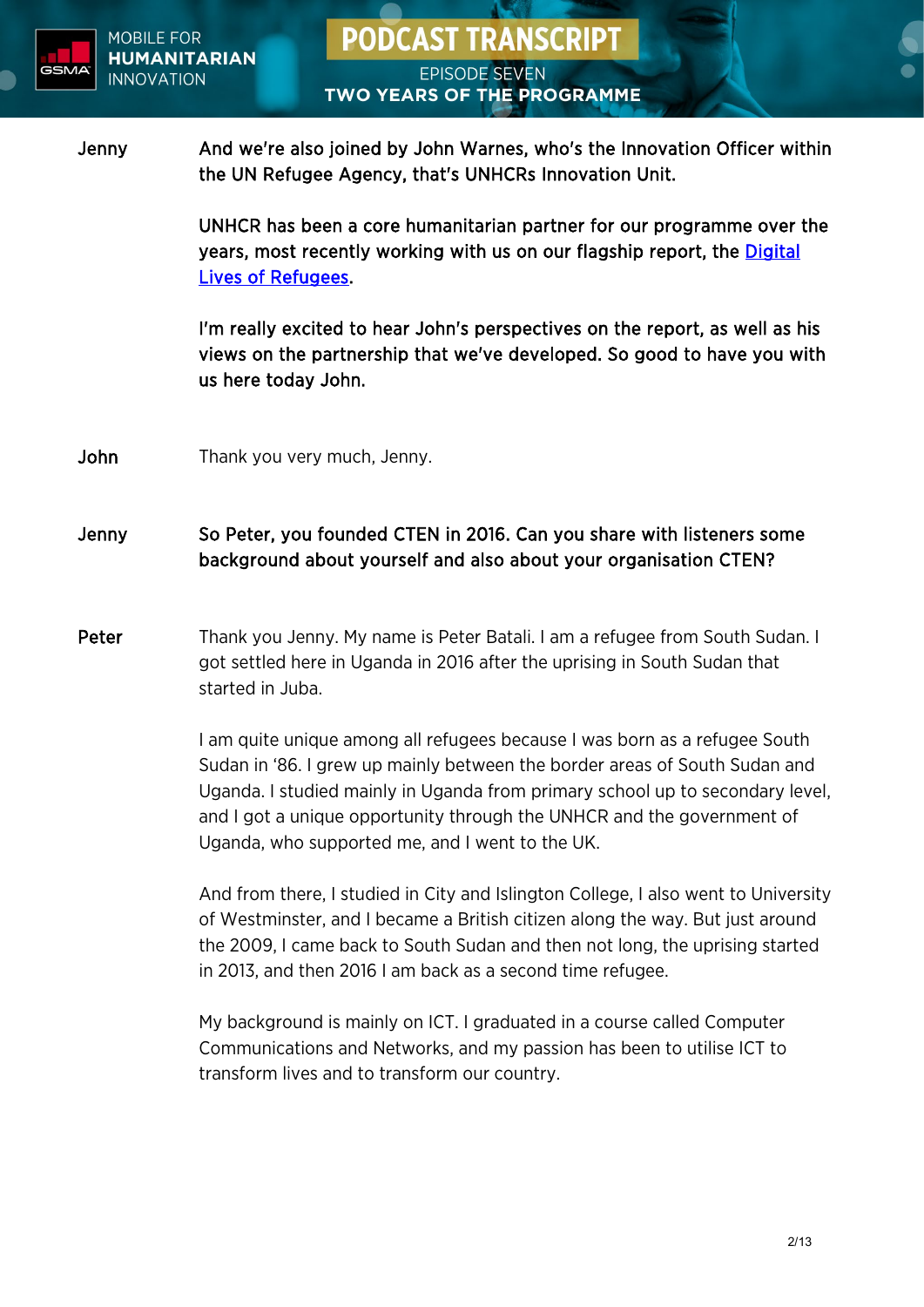

But now, we are directing all our energy in the refugee settlement to utilise technology to transform the lives of the refugees and host community here in Northern Uganda in a refugee settlement called Rhino Camp. But our services have so far extended to Bidi Bidi Refugee Settlement, and this year, 2020, it's extending to a Kiryandongo.

CTEN in brief, Community Technology Empowerment Network, is refugee led. Myself and the co-founder called Taban James, we started it just on the onset we arrived in Rhino Camp. We set up a Refugee Information Centre under a tree, and we bought some gadgets, a medium generator and twin speakers, and that was how we started the CTEN initiative, and we are happy that the initiative was very, very effective.

When UNHCR and the OPM, the government of Uganda were doing their field trip monitoring, they found us busy with the refugees, and within no time they recognised the initiative was good, and they asked us to write a proposal, which we did. By 2017, we officially became an implementing partner for UNHCR, something that I'm very, very honoured and happy to be linked to.

- Jenny Wonderful. Thank you Peter, and given your background and amazing work with refugees and the communities that you live in, I'm particularly interested in hearing from you about your experience of why mobile connectivity is important for people who've been displaced, and whether you can share some of the examples that you've seen in your own communities?
- Peter To begin with, when we crossed the border into Uganda, I remember I had this smartphone, Samsung Galaxy S5, that is the most important tool I had. I used that for, number one, communicating on voice, making phone calls, and then when we started the Refugee Information Centre initiative, it was this mobile phone that I credited airtime and I used it for accessing social media, and that is Facebook in particular.

The first few days when we started, I was able to use the Facebook Live too where my co-founder, James, when he was busy teaching, providing a technology class to over a hundred people who were sat under a UNHCR carpet. I used that to show to the rest of my network or my friends all over the world that we are now in Rhino Camp, and we are trying to transform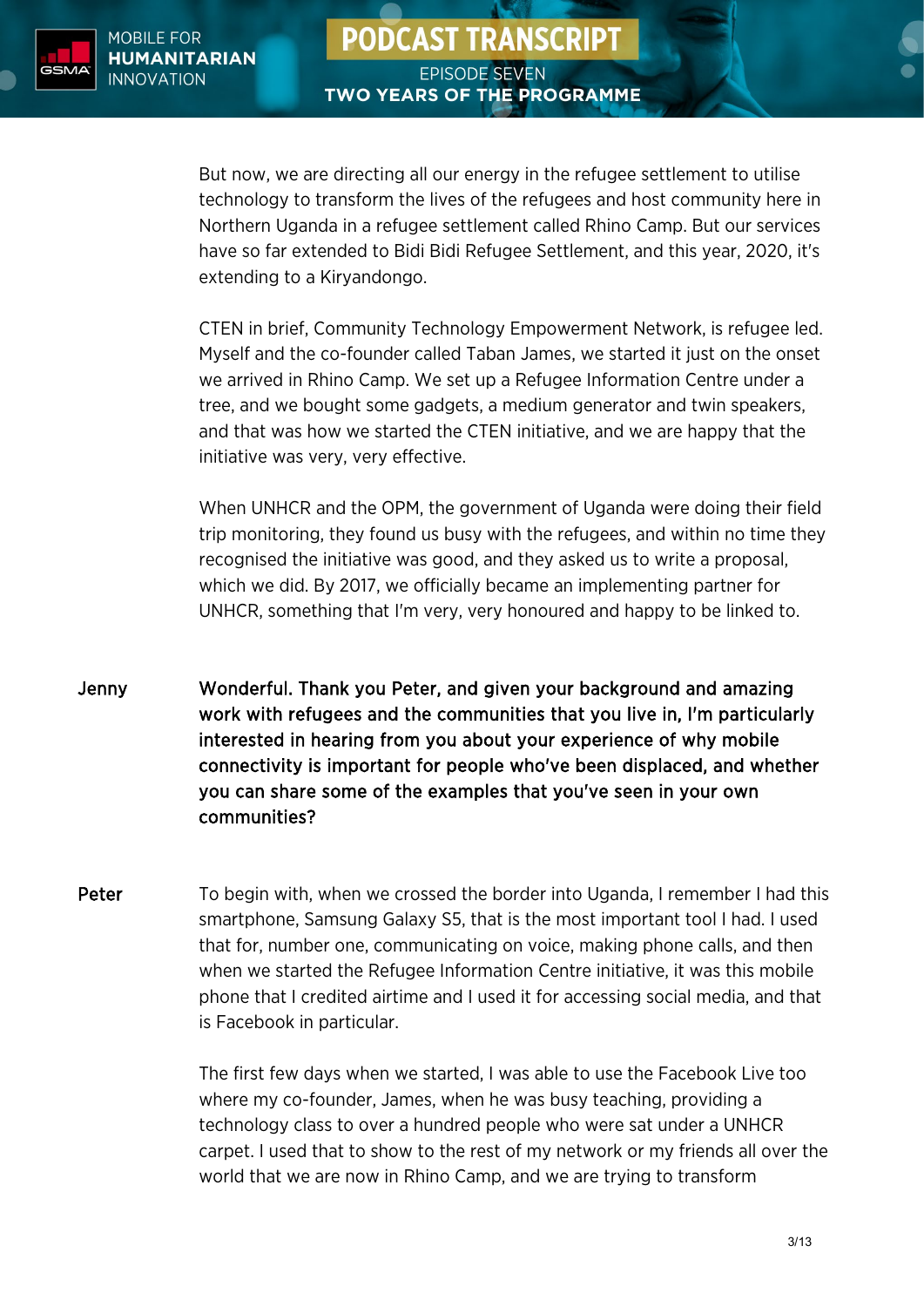

ourselves, giving people access to information, but also passing this information about the community to the wider audience.

So I realised that mobile phone was my first tool actually, that when I now thought of buying a generator and the twin speakers, it was basically to reinforce what we started using - a single mobile phone - and that is the Samsung Galaxy S5.

Since then, I've used this for Gmail communication, Facebook chatting and communication, storage of crucial critical pictures and videos that I was capturing. So I think that that ability to connect to the internet through the mobile phone is one thing that can save lives.

Although the network in the area was sporadic, we put it on top of a tree and I was now able to do this Facebook Live and the Facebook communication mobile. So, mobile connectivity is indeed lifesaving as we came to realise, and I'm very happy that up to now, I am still using this very same phone for continuing to popularise the work that CTEN is doing here on the ground.

Other examples, we have been able to talk, connect refugees to see themselves. We have connected several, those who thought that they were already separated, they never knew each other. When we shared their information on Facebook, they were able to say, "Oh, this is actually my friend. This is my sister. This is my father." We made them to talk to each other through Facebook Live. That was very incredible.

One of the examples is a son in Ireland, Northern Ireland, connected to a father who was ill in a hospital, in a rural regional hospital. That alone was too much to bear for the son, and after that, he received a lot of support, lot of support, and he was discharged from hospital within weeks.

Another examples are things to do with sharing information through social media, that some people got scholarships, and up to now they become the followers, they become the people who are talking about CTEN.

Yes, mobile connectivity is very, very critical to saving and transforming lives, especially in the refugee context.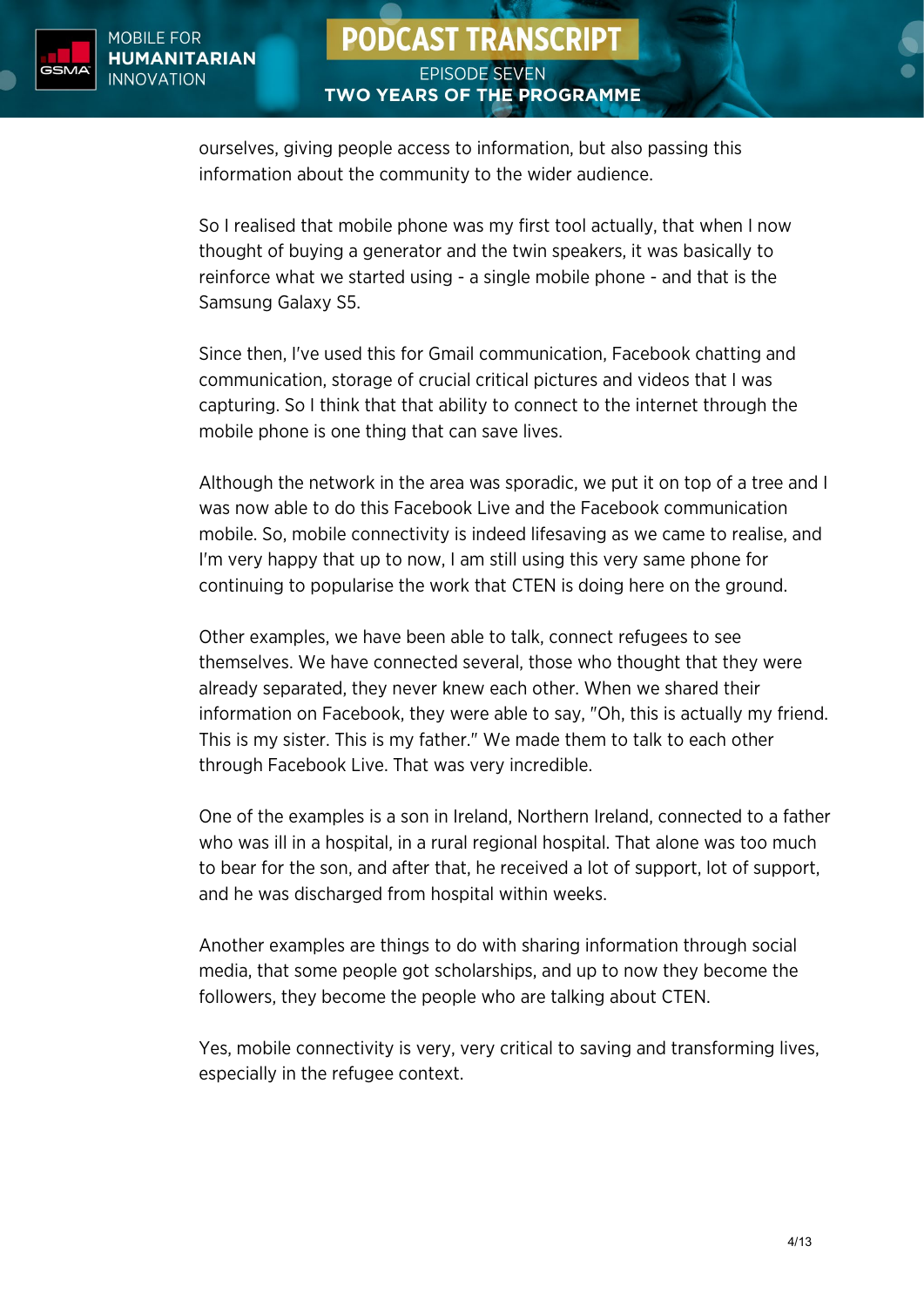

Jenny Thank you, Peter. Those are some really amazing and fascinating stories. And it also seems that your phone has been serving you pretty well, seeing that it has lasted you all these years.

> We've also seen many examples of how mobile can be an incredibly powerful tool for accessing and sharing information, communicating with loved ones, accessing financial services, and the list goes on, and that's really reflected in some of the examples that you've shared, so thank you for that.

I've been hearing from my colleagues in our strategic partnerships team that last month, the first refugees and host community members graduated from your ReHope bridge programme. And this was actually also one of our first strategic partnership projects, so a really important milestone for us as well.

Just to provide some context to our listeners, ReHope equips the youth with digital literacy skills, improving their employment opportunities. We've been working with you, Peter, with CTEN, on this project alongside other stakeholders including UNHCR and Mercy Corps and others. Can you share with us some of the key lessons that you've learned from delivering this project?

Peter Oh, thank you Jenny. The graduation that we conducted recently in January, it was one of the biggest in Bidi Bidi Refugee Settlement, because we graduated over 320 students who did different courses, but nevertheless they learned critical skills. One of the skills is on film production, computer graphics, they learned data collection and analysis, and Cisco IT essentials.

> It was exciting, and it was a ride that is memorable because we started from scratch, and then we never knew that we could graduate that many within a short period of time, just over 10 months.

One of the biggest lesson we learned is the demand. The demand really shocked us. We never knew that refugees and the local citizens would enroll in that number, we surpassed ... we actually enrolled people more than the target group. Mercy Corps and us set a target that we train 500 people, but we ended up enrolling over 600 people in the database. That to us is a serious lesson.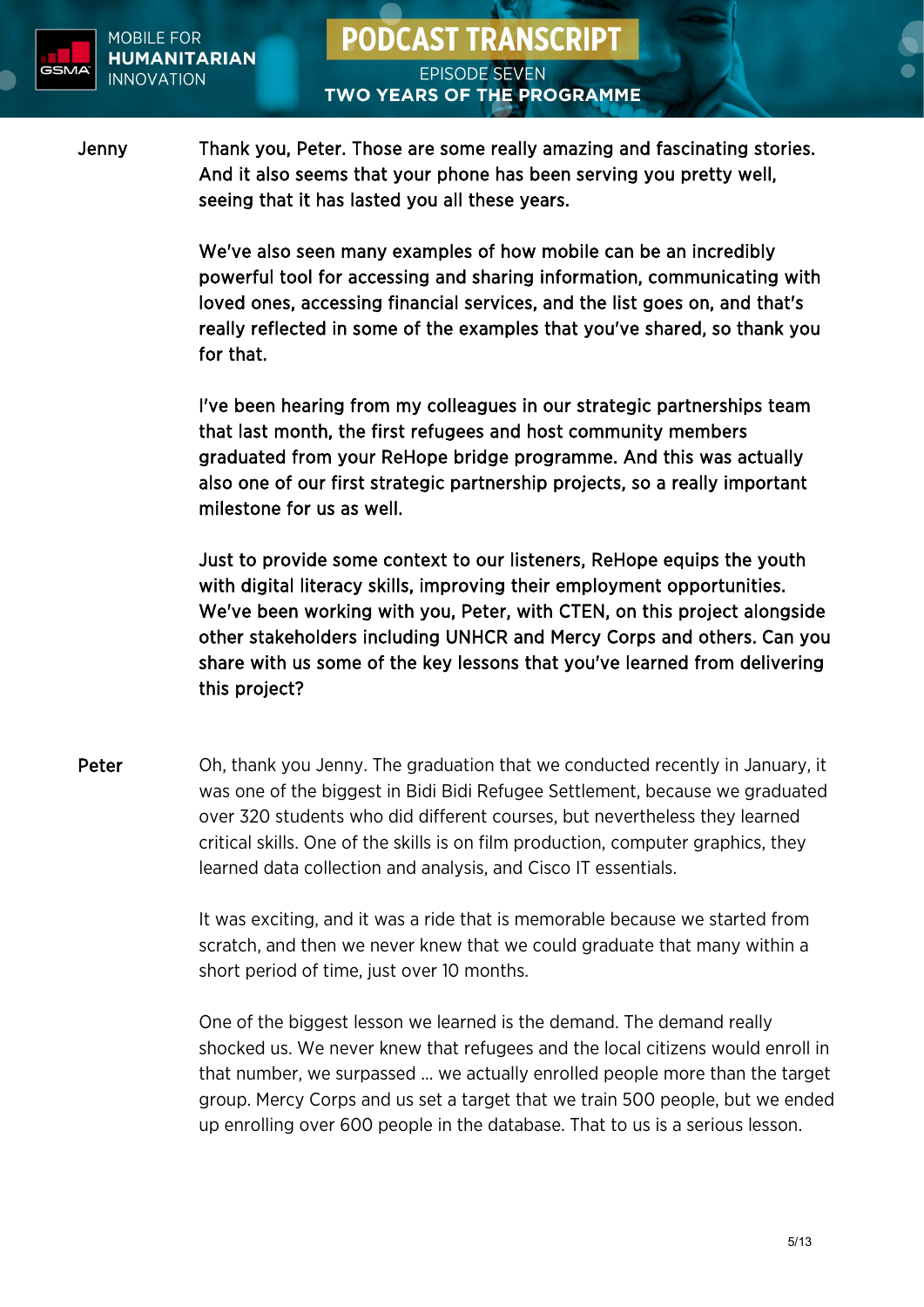

But the other thing that we learned is we set a tight criteria, that only 18 to 35 years old could be the people we want to enroll. But people who were over 35 turned up in actually record number, record number, and that pleased us. We could not, again, deny them and say because of this criteria, we cannot enroll them.

We consulted Mercy Corps, and eventually, we enrolled them, and actually, their aptitude was very, very good. They leaned very fast. Age didn't seem as a factor in their ability to learn the skills, and so they graduated in the same fashion as the youth that we targeted, 18 to 35.

So, I think it is something that we will continue. We will now try to relax the criteria of selecting the target group. But we also noticed that because of the high interest, the time that we set for the programme was not enough. People wanted to continue accessing the internet, continue practicing the lessons that they were taught, but then there came our restriction that by 6:00 PM, the programme ends and then we prepare for another day. So it wasn't good our side, but again, I think it is a lesson that we carry to 2020.

Another lesson we learned is we never thought, you know - people normally think that technology is for men - during the enrollment, we realised that more women actually turned up from the target number that we intended. So out of 500, there was a lot of women, so their aptitude was very, very good, and now we try to plan better that we introduce new courses like coding and 3D animation, we are hoping that that scenario happens, that more women turn up to actually compete with the men and graduate and become successful in the future.

Jenny Fascinating, thank you so much, Peter. Really interesting to hear that there is huge appetite for this kind of digital literacy programme for both women and older people.

> I think it's important to highlight, we've been doing some research recently in Bidi Bidi, where we've found that there are big mobile gender gaps. For example, we found that women are 89% less likely to use mobile internet in Bidi Bidi, and this goes to show, and also the findings from the research in terms of barriers, goes to show that it's not that the appetite is not there. We just need to find better ways to access some people who may be more vulnerable than others.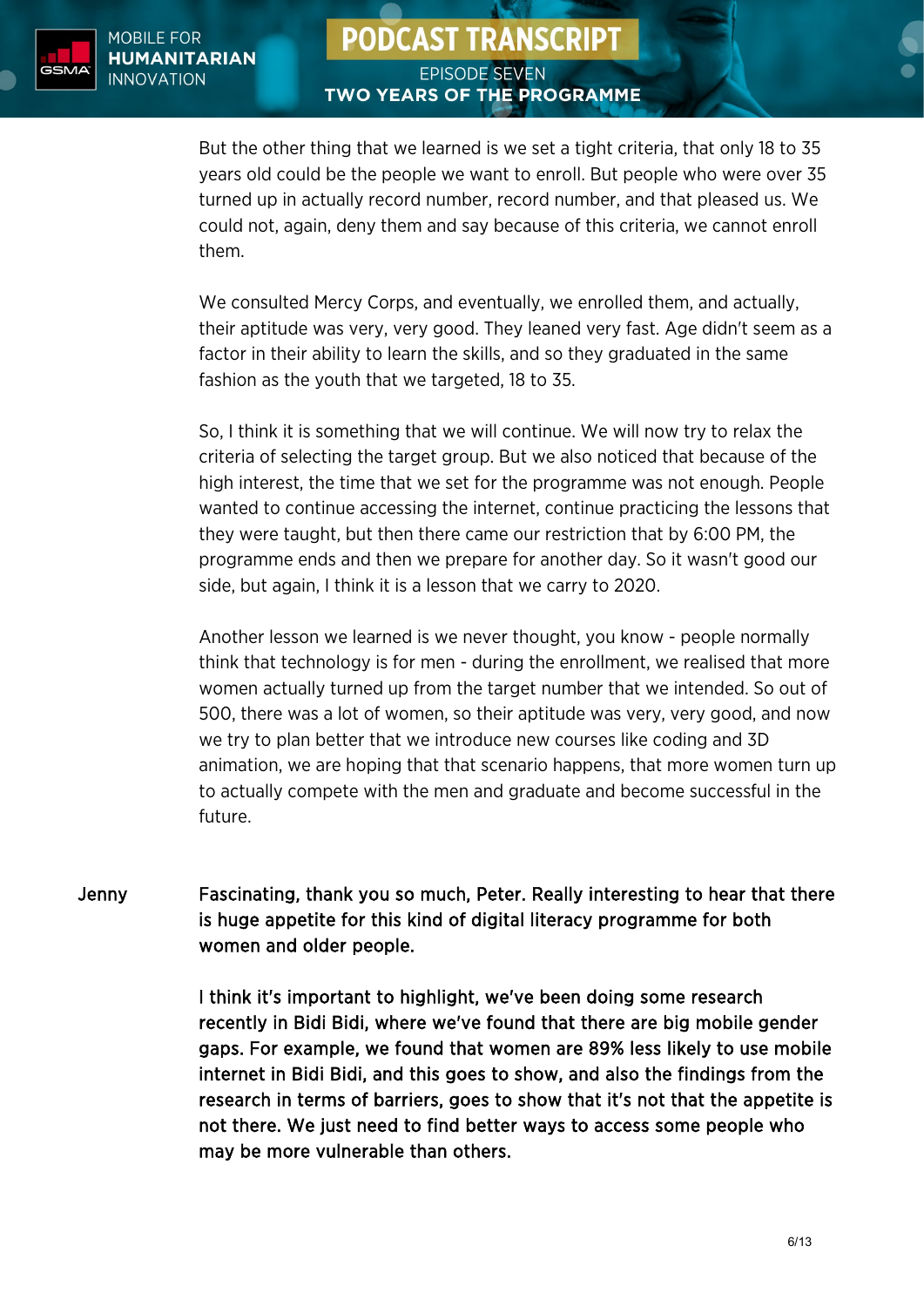

It doesn't mean they don't have the appetite, we just need to find better ways for them to access these services, and you're doing some really amazing work through CTEN for that, so thank you.

John, we've been hearing from Peter about some of the transformational benefits of mobile phones for refugees and many examples of how, in Peter's own words, mobile connectivity can even be lifesaving. You're working in UNHCR's Innovation Unit and have been focusing on connectivity for refugees for a number of years.

Can you explain a bit more about your mandate, and also share with us how you've been working with GSMA to help meet UNHCR's objectives?

John Thank you, Jenny. UNHCR is an international protection organisation, and as such, we firmly believe there's a link between having access to mobile connectivity and ensuring the protection of UNHCR's persons of concern, which includes refugees and other forcibly displaced persons.

> By providing access to digital technology and mobile connectivity, people have a route towards being more self-reliant. This is a fundamental part of the Global Compact on Refugees, which really highlights the importance of inclusion in national systems and ability to access services that citizens would require in order for refugees to be more self-reliant and support the hosting communities that they're residing in.

> Within connectivity for refugees, our journey has actually evolved quite a bit. What stemmed from an understanding that connectivity wasn't only important for humanitarian response actors and the staff working for them, but actually was increasingly in demand from communities, and this began an initiative to bring connectivity through various access points and so on, but has expanded much more towards being an issue of rights. That we believe that refugees and the communities hosting them have the right to be included in a connected society and have access to the digital technology.

> So our work has expanded in this space with the generous support of the government of Luxembourg, and we undertake initiatives across a number of different arenas, from the more complex legal and regulatory elements through towards working with technology and infrastructure towards softer components that encourage people's digital access and inclusion.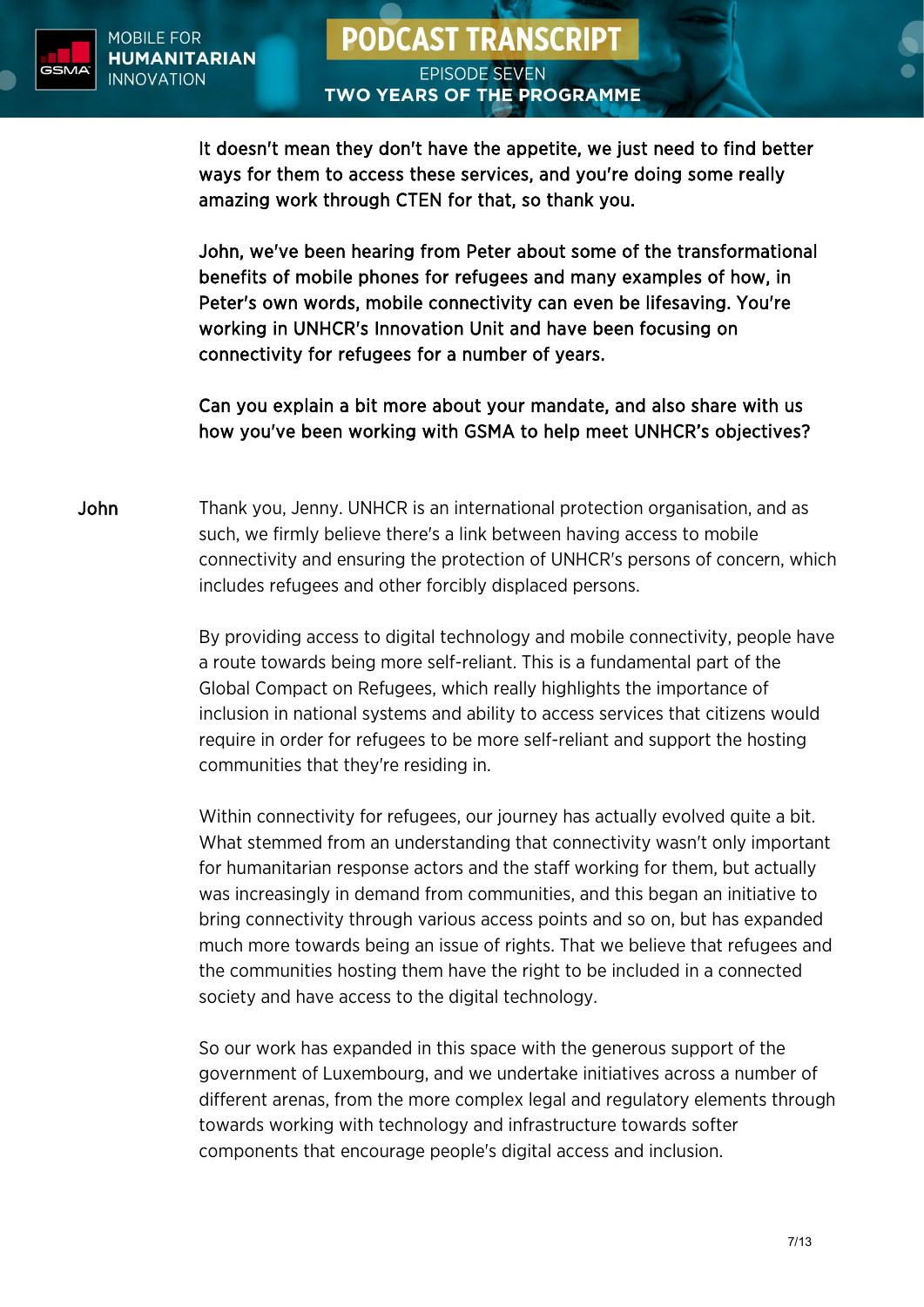

With the GSMA, we've found a really strong partner who have a very aligned vision towards ours with the understanding of the great impact that mobile connectivity can bring to communities. In many of the areas where UNHCR are present, mobile connectivity is the primary driver of access to internet for our persons of concern. As such, we need to work with industry to ensure that the scope of this connectivity provision is enhanced to the most vulnerable people in most hard-to-reach areas.

Jenny Great. Thanks John, and one of the things that we've been trying to do in our research and insights division in Mobile for Humanitarian Innovation is shift beyond anecdotal information about the role of mobile technology in humanitarian context to a more evidence based approach.

> This is an area that we've been working on really closely with UNHCR who we've found a very similar approach. So one initiative we undertook to generate such evidence was a research project called the Digital Lives of Refugees. In this research, we focus on the ways in which people are accessing and using mobile phones and the nuanced barriers they're facing to both mobile access and use.

And we focused on three refugee contexts in Rwanda, Uganda and Jordan. John as you know, UNHCR were an absolutely core part of this work. Could you share with listeners what your main takeaways were from the report?

John Thanks, Jenny, and this was a really great report to have been part of. As you noted, a lot of the information we get from our field proximity with people. We have an understanding of these issues, but very rarely are we able to bring that together to turn it to something that is providing a blueprint to other organisations and partners working on these issues.

> I feel like the Digital Lives of Refugees report is a real milestone for those working in the area of aiming to connect forcibly displaced persons to the internet, and understanding the different dynamics of their internet usage, mobile connectivity and the different barriers they face.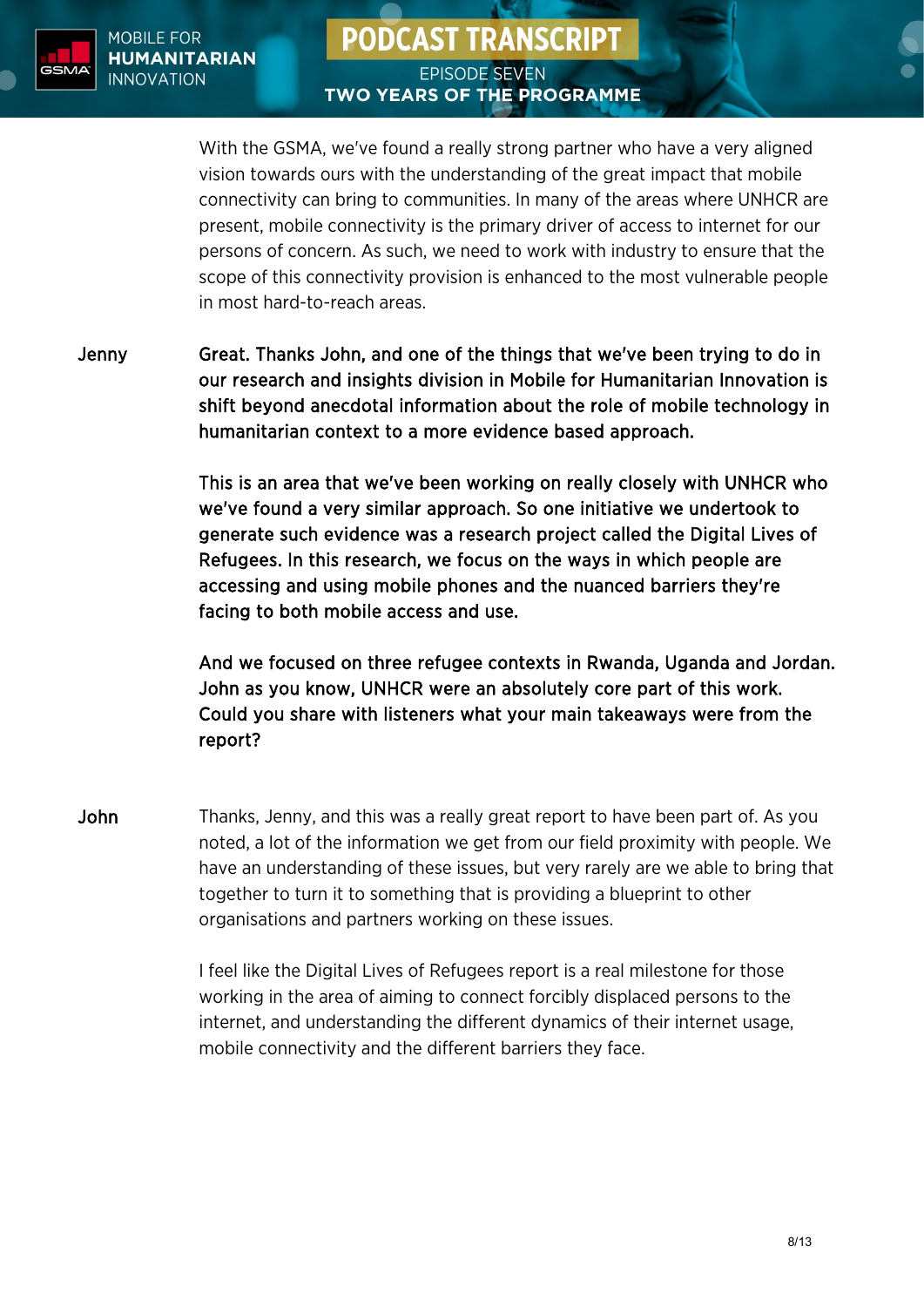For me, my top takeaways would be probably across the following three areas:

Firstly, what this report managed to do, because of how comprehensive it was, that it really dug into some issues that were perhaps not as prevalent in previous assessments or coming from anecdotal evidence. One of these was around access and digital inclusion of people with disabilities. As part of the research, Washington Group questions were asked within the discussions and surveys with refugees and the hosting members, and we got really deep insights into what these challenges were for this particular population group.

Actually, because of this dimension that came out in the research, UNHCR alongside the GSMA are now working together on a new project to have an even deeper understanding through a user centric research process to cocreate solutions with people with disabilities to enhance their digital inclusion. This'll take place over the next couple of months and we're really excited about the outcomes of that.

The second issue that I think really came out strongly from Digital Lives of Refugees was the importance of digital literacy.

That this isn't just a matter of bringing mobile and cellular, the single end devices to people, but also building that understanding within communities with a particular focus on acknowledging the different dimensions per demographic that may impact their digital literacy. Whether this is how young early adopters adapt to latest technology that they get their hands on, versus perhaps elderly persons, single mothers or different demographic makeups that impact how they understand technology, what it can mean to them in their everyday life. I think that really came through strongly, and was something ... It was great to get more detail on it, as the UN Refugee Agency.

Finally, building off that, beyond digital literacy, there was other complex challenges and complex dimensions that this report highlighted. This was one of the most comprehensive pieces of research to date on understanding the different dimensions around refugee access to digital technology and connectivity. We got more insights on some of these complex issues. So it wasn't just that oh, there's a lack of devices, but we were able to determine what kind of devices people did have, whether a smart phone, whether a basic phone, and then also whether they even shared devices. Did they keep them? Did they lend them out to friends and family?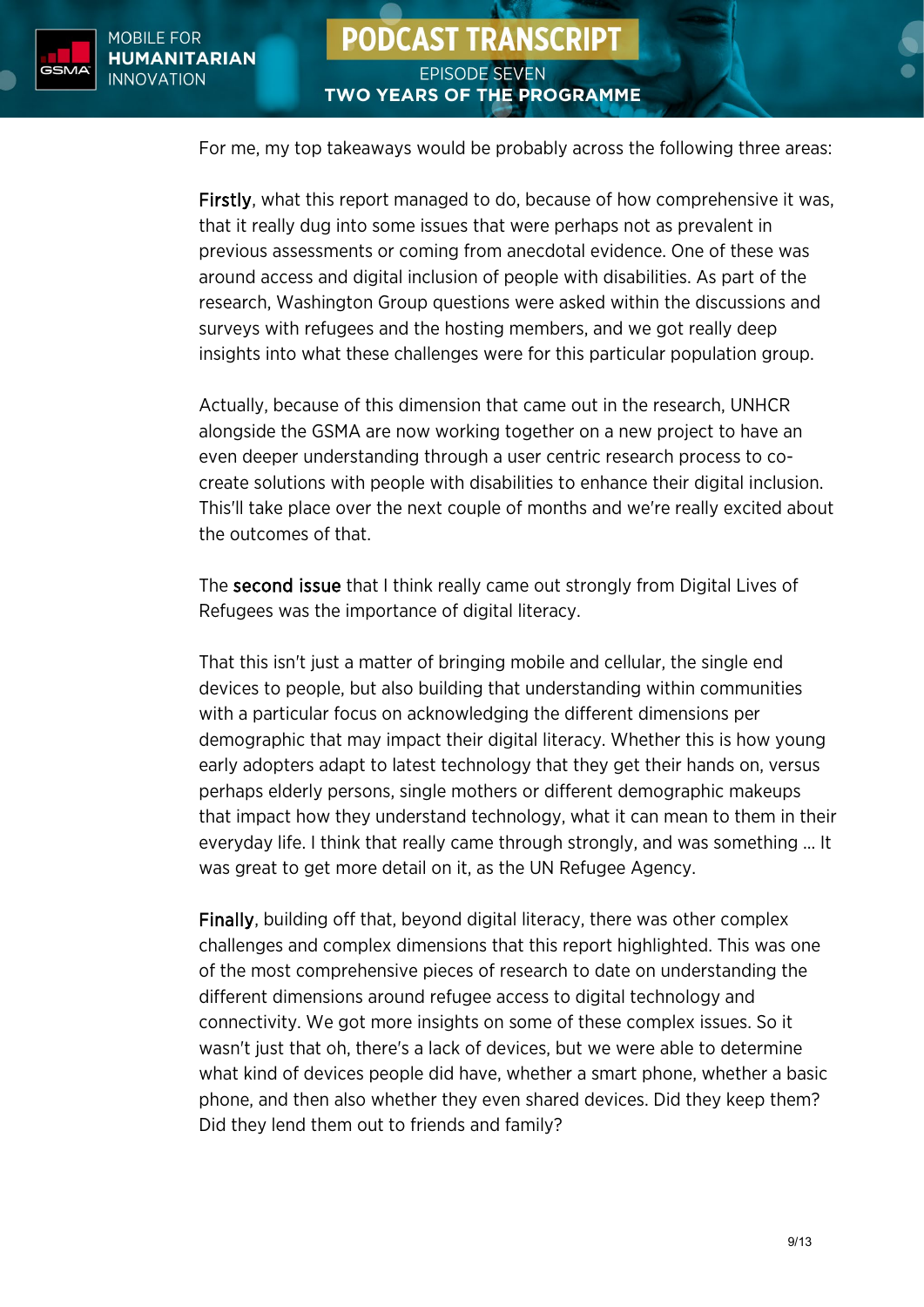

All of these different variables gave us a much more colourful picture of what the reality was and the level of complexity within it, which as we're designing solutions, is something that we want to take into account.

Finally, just to note, with all of these different dimensions, UNHCR is taking heed of all of the findings within this, and then not only looking to replicate these types of assessments elsewhere, but also actually build out pilot solutions that aim to address some of these challenges, both with partners such as the GSMA, with other mobile network operators and other partners in the humanitarian aid and development sector.

Jenny Wonderful. Thanks John, and yeah, we're super excited to be working with UNHCR on this new project, as you mentioned, focusing on persons with disabilities in Nairobi, and we'll be working alongside Safaricom and UNHCR to co-design solutions to ensure that mobile technologies can be as inclusive as possible for people with specific disabilities.

So I want to end this podcast by asking you both a question.

As we move forward with our M4H programme, we want to understand what you think the main barriers are from preventing crisis affected populations from being more connected?

And as a follow-up to that, what role do you think mobile network operators and humanitarian actors can play in overcoming some of these? So John, maybe we could start with you.

John Thank you, Jenny. I think one of the things that the report, the Digital Lives of Refugees highlights is that the barriers to access are quite various. They can be very specific depending on what the context is, both in terms of region but also in terms of the demographics of the populations. The barriers that exist for one group of let's say, different age or their gender can be different from the others, and I think that that's where we need to be quite specific around these. However, there are some things that really come forward to me as significant barriers.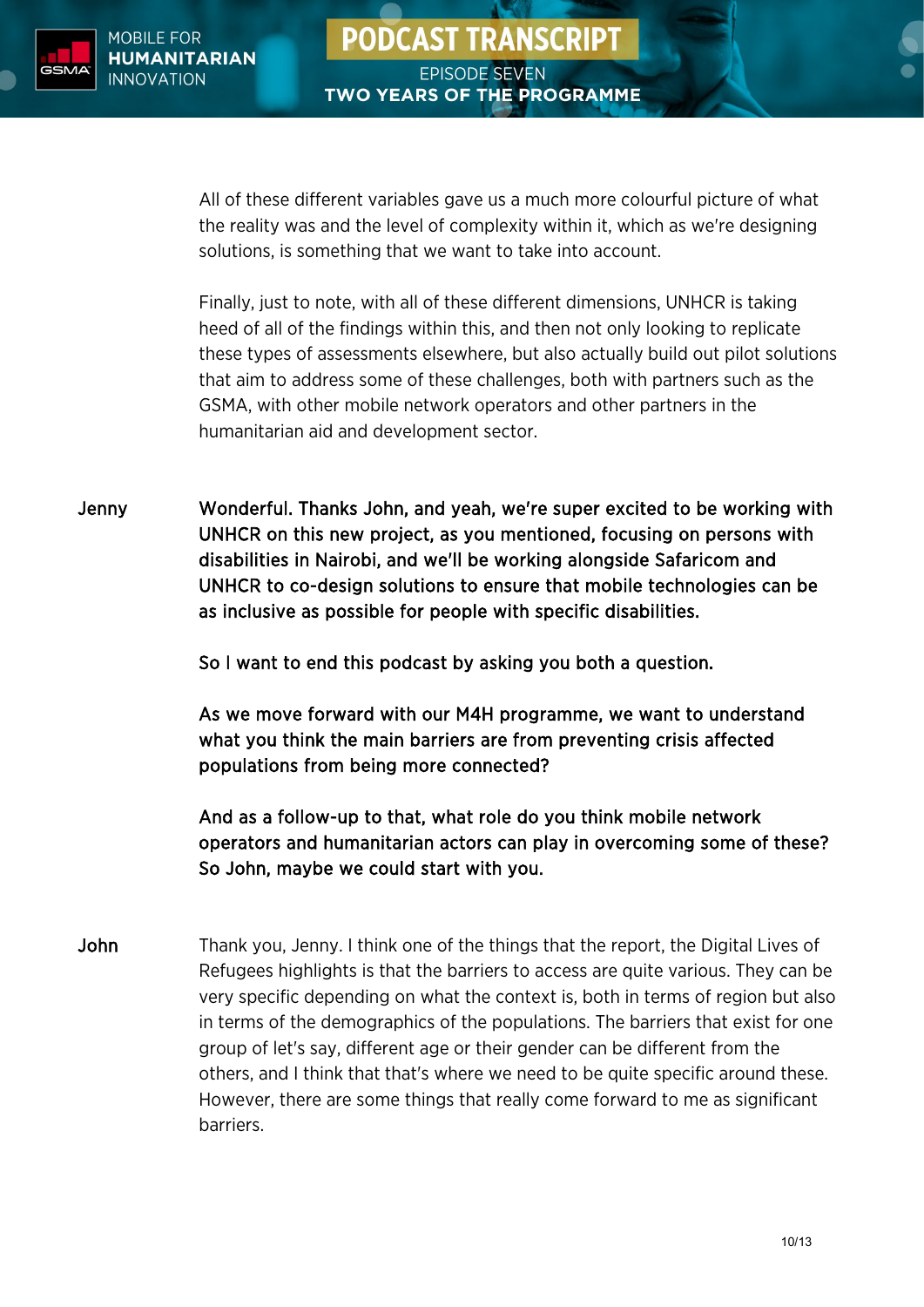

One of the things that we learned through a joint project that we actually did with the GSMA, a report called [Displaced and Disconnected,](https://www.gsma.com/mobilefordevelopment/resources/displaced-and-disconnected/) was that legal barriers are often a hard stop for people becoming connected. This is due to the fact that legal and regulatory environments for accessing mobile services often overlook or don't facilitate refugee inclusion. I think that these types of challenges require a broad coalition of actors to shift to an environment where refugees are included in national telecommunications frameworks.

This means that humanitarian actors need to be a lot more switched on, cognisant of these issues and willing to engage with perhaps government agencies like telecoms regulators that they're less familiar with, or traditionally engaging with.

Similarly, mobile network operators can also be part of that conversation and advocate towards governments and with humanitarians to create that environment for inclusion - that not only benefits refugees by creating those legal pathways, but then can encourage private sector investment in areas that are often maybe rural or distant, so that host populations are also getting connected as well.

Beyond these legal and regulatory barriers to access, we see that there are still many challenges when it comes to devices, networks, more technological challenges that exist. I think this is where often with the humanitarian funding available, we're not really capitalising on this in the most optimal way and the most catalytic way to drive sustainable interventions.

This is where the types of partnerships that need to exist between MNOs and humanitarian actors need to become more creative. We need to think outside the box and leverage what resources that exist both in terms of venture capital, private sector investment, but also humanitarian and development financing to create solutions that drive towards more sustainable environments in the longer term.

Jenny Wonderful. Thank you, John. I think that this certainly reflects some of the lessons that we've been learning, and that there are a multiplicity of barriers that need to be addressed in a more holistic way if we are going to build a digital ecosystem to ensure that people can be connected.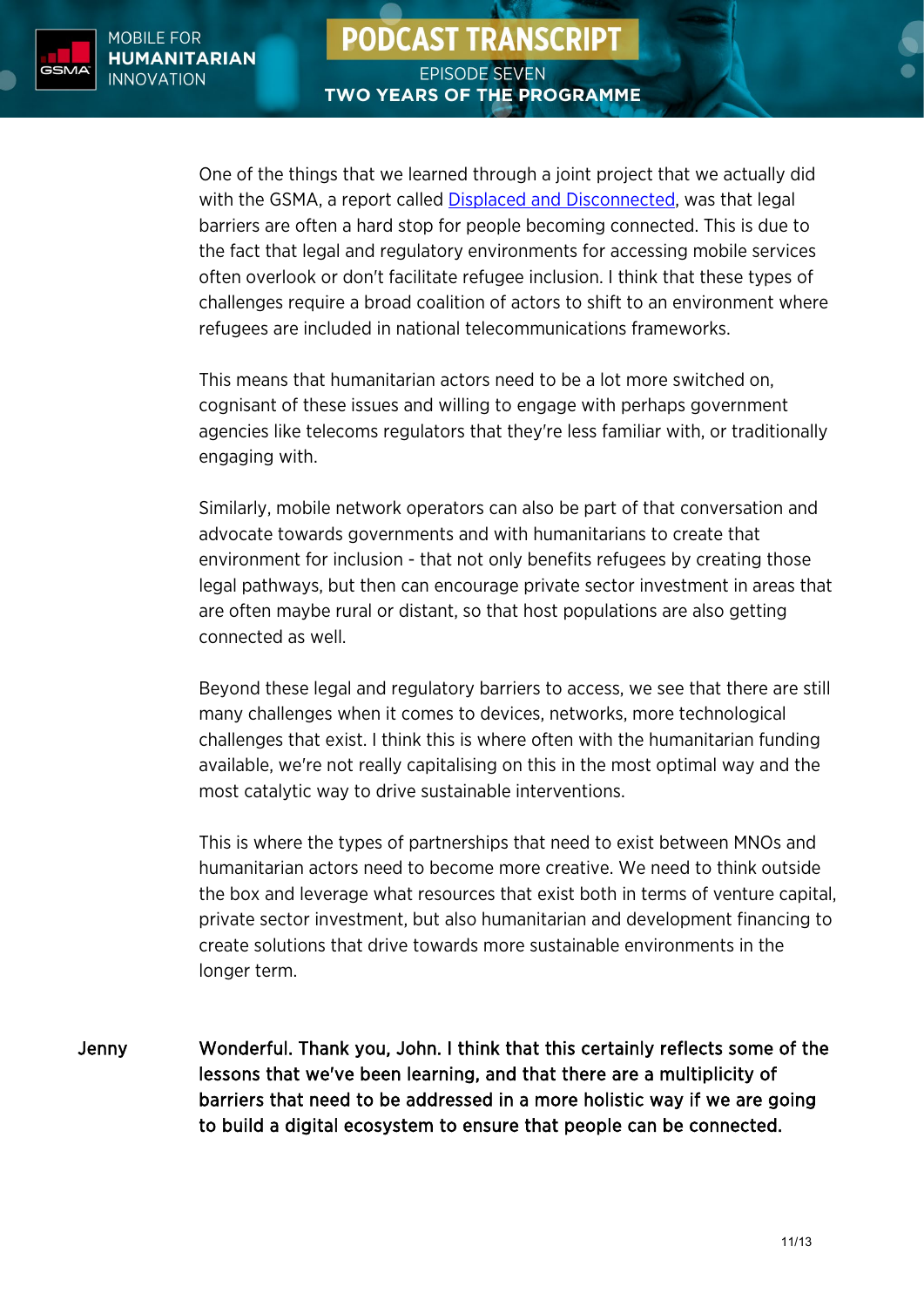

Peter, I'm going to ask the same question to you. What do you see as the main barriers from preventing people affected by crises from being more connected?

Peter Another barrier on the ground has been the cultural context, culture. For the first three years at our multipurpose Community Technology Centre, or the innovation centres where we are working in partnership with Mercy Corps, we realised that women still have a tendency of identifying these centres with the boys or men only. They think that when there's a place or a centre with the more men, it is risky for their girls or for their women to join in. Just by the end of 2019, we did our assessment and we found that actually, they are interested to be part of it, but that cultural norm was a barrier.

> Now, we are breaking these barriers by introducing courses that are relevant to what the women need, and now it is amazing. In one of our technology centres where we now combine business courses, other technical skills like tailoring together with the digital literacy, and now we're seeing women bursting, women that are coming every day now. It's almost like women are taking ownership of the centre.

Otherwise, John has really mentioned most of the barriers, the biggest one being the legal one, of course, these negotiations, level of investment to have versus the population.

So these are things that we are aware but we only wish for the best. Currently, we are enjoying this connectivity that was provided to us by Mercy Corps, and it produces amazing results. If you go to zone four annex now, it's a city. Actually, it's a city for Bidi Bidi. Thank you.

Jenny Thank you, Peter, and yes, so it sounds like there are a large number of barriers ranging from digital literacy, to coverage, regulation and cultural barriers.

> Interestingly, we didn't hear much around affordability, which we know is a barrier, but sometimes over emphasised, I think and some of the results from our Digital Lives of Refugees research also showed up these key barriers that you've drawn on that we need to hone in on more, especially as we move forward with our M4H programme.